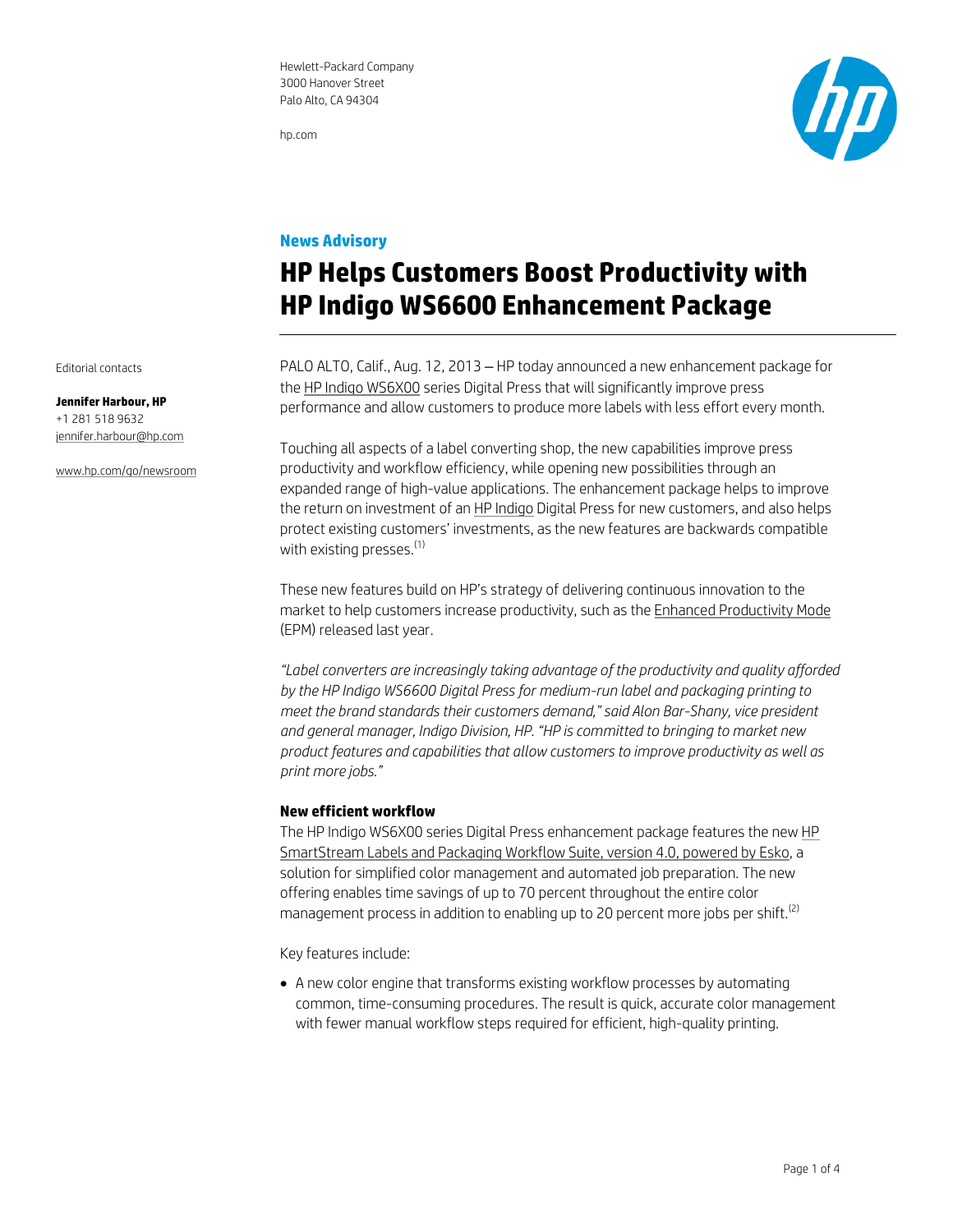- New imposition and variable-data tools, including dynamic marks. These tools add flexibility in file preparation, by enabling to run various workflow steps in parallel instead of sequentially, resulting in a faster turnaround.
- $\bullet~$  An additional raster image processing (RIP) choice, the Adobe $^\circledR$  RIP, which was specifically developed and optimized for Esko and Indigo technology. The Adobe RIP has significantly improved processing speeds, by up to 90 percent.<sup>(3)</sup>

Flexible Technologies, a U.S.-based label converter and beta tester for the HP SmartStream Labels & Packaging Workflow Suite, version 4.0, experienced strong productivity improvements.

*"This tool has enhanced the workflow in our shop, and provided us the ability to work with the color management interface in different ways, which saves us time," said Maui Chai, president, Flexible Technologies. "Jobs that used to require a very specific process for color matching can now be completed more efficiently."* 

Another beta user, Israel-based Shopen Ltd., had a similar positive experience with the new workflow solution.

*"The tool is already having a significant effect on our business, in terms of time savings – and all with a simple and intuitive user interface," said Moshe Shopen, chief executive officer, Shopen Ltd.*

## **Helping customers increase press uptime**

The enhancement package also includes software and hardware improvements that help maximize productivity and increase press uptime by up to 10 percent,  $(1)$  including:

- HP Indigo Print Care 2.0, a comprehensive toolset that offers on-press diagnostic and remote support tools to help press operators maximize overall productivity and minimize press downtime. The new version saves users time by offering a subsystem view that consolidates all tests, diagnostics, troubleshooting and external tools. A scan-and-send capability enables easy sharing of images with remote support.
- A new set of consumables, including a new charge roller that offers five times the lifespan of the current version, $^{(1)}$  new photo imaging plate (PIP) and PIP underlayer for improved ease and time of installation.

### **New high-value, high-quality applications now enabled**

As part of the enhancement package, HP is introducing the industry's first dedicated highslip white ink for production of shrink sleeves, $(4)$  a market that is rapidly growing in terms of print volume and value. The new HP Indigo ElectroInk for WS6000 Series Presses White for Sleeves enables an even shrinking of printed sleeves without adding a high-slip spot varnish. The addition of white ink for shrink sleeves opens new business opportunities and applications for HP Indigo customers.

In addition, the enhancement package includes a new Advanced Harmonic Topology Screen (HTS 210), which improves color uniformity and consistency for complicated jobs.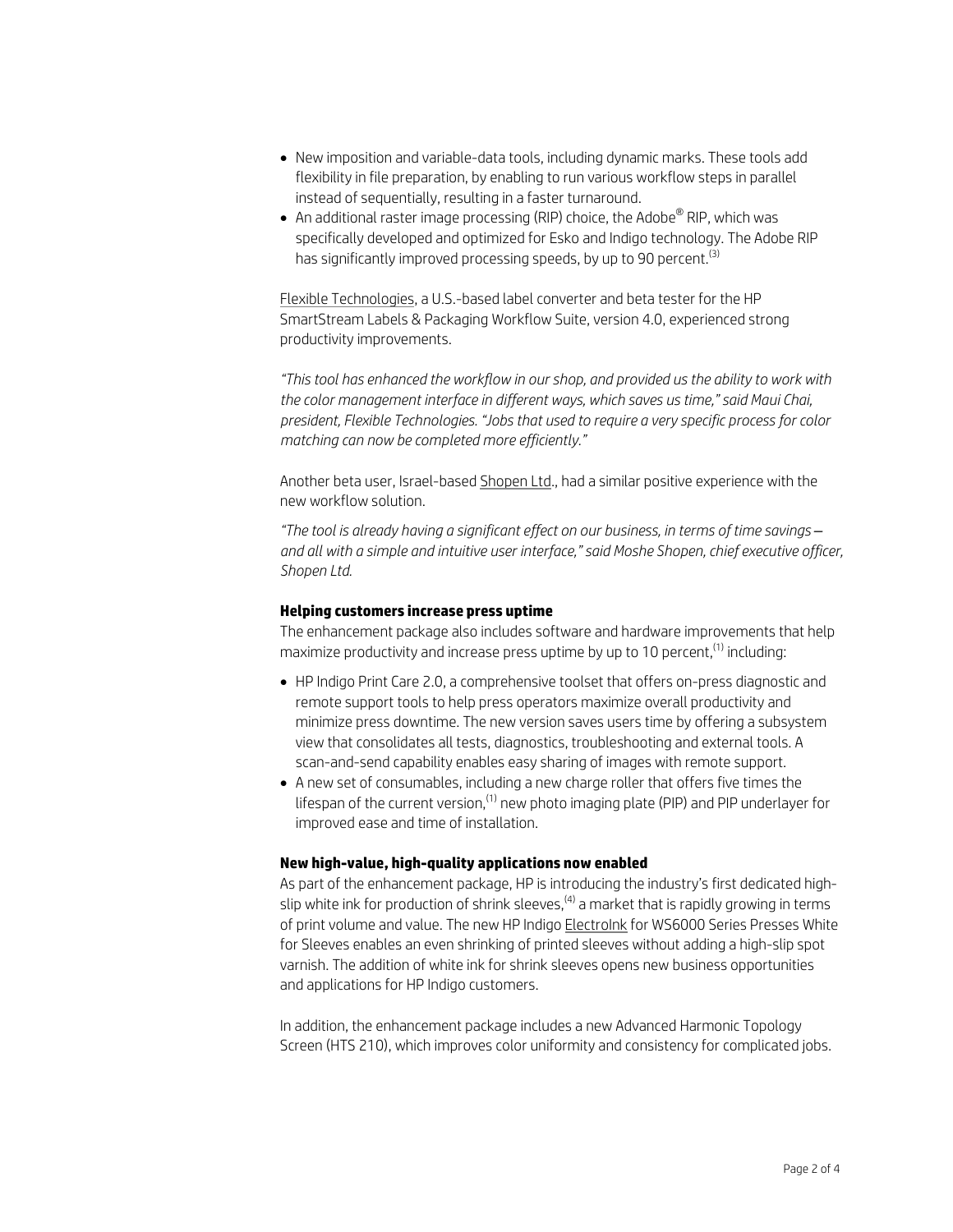The enhancement package will be available in September 2013. Its features will be displayed in HP's booth at Labelexpo Brussels.

#### **Reducing the carbon footprint of HP Indigo**

As a leader in environmental responsibility in the printing industry, HP has established a program to offset carbon emissions associated with the manufacturing and integration of new generation HP Indigo Digital Presses, including the HP Indigo WS6600 Digital Press. Working with the Good Energy Initiative, HP Indigo supports projects in the community that offset the net contribution of carbon emissions from the manufacturing process. As a result, all HP Indigo WS6600 Digital Presses are and will be manufactured carbon neutral. Calculation of carbon emissions for HP Indigo presses has been performed by an independent third party consultant; carbon offset projects conducted by the Good Energy Initiative.

Additional information about the HP Graphics Solutions Business is available at www.hp.com/go/GSB, on the HP Graphic Arts YouTube channel at www.youtube.com/hpgraphicarts and through the HP Graphic Arts Twitter Feed at www.twitter.com/hpgraphicarts.

#### **About HP**

HP creates new possibilities for technology to have a meaningful impact on people, businesses, governments and society. The world's largest technology company, HP brings together a portfolio that spans printing, personal computing, software, services and IT infrastructure to solve customer problems. More information about HP (NYSE: HPQ) is available at http://www.hp.com.

- (1) The new HP SmartStream Labels and Packaging Workflow Suite, version 4.0, powered by Esko, is backwards compatible for all HP Indigo WS6X00 and WS4X00 series presses. Other features of the enhancement pack are backward compatible with HP Indigo WS6X00 series presses.
- (2) Based on HP internal data.
- (3) When used in conjunction with Gen8 servers, compared to the used of Flex RIP with G5 servers, based on HP internal testing.
- (4) The first digital ink/toner designed specifically for shrink sleeves; based on HP internal competitive analysis.

This news advisory contains forward-looking statements that involve risks, uncertainties and assumptions. If such risks or uncertainties materialize or such assumptions prove incorrect, the results of HP and its consolidated subsidiaries could differ materially from those expressed or implied by such forward-looking statements and assumptions. All statements other than statements of historical fact are statements that could be deemed forward-looking statements, including but not limited to statements of the plans, strategies and objectives of management for future operations; any statements concerning expected development, performance, market share or competitive performance relating to products and services; any statements regarding anticipated operational and financial results; any statements of expectation or belief; and any statements of assumptions underlying any of the foregoing. Risks, uncertainties and assumptions include the need to address the many challenges facing HP's businesses; the competitive pressures faced by HP's businesses; risks associated with executing HP's strategy; the impact of macroeconomic and geopolitical trends and events; the need to manage third party suppliers and the distribution of HP's products and services effectively; the protection of HP's intellectual property assets, including intellectual property licensed from third